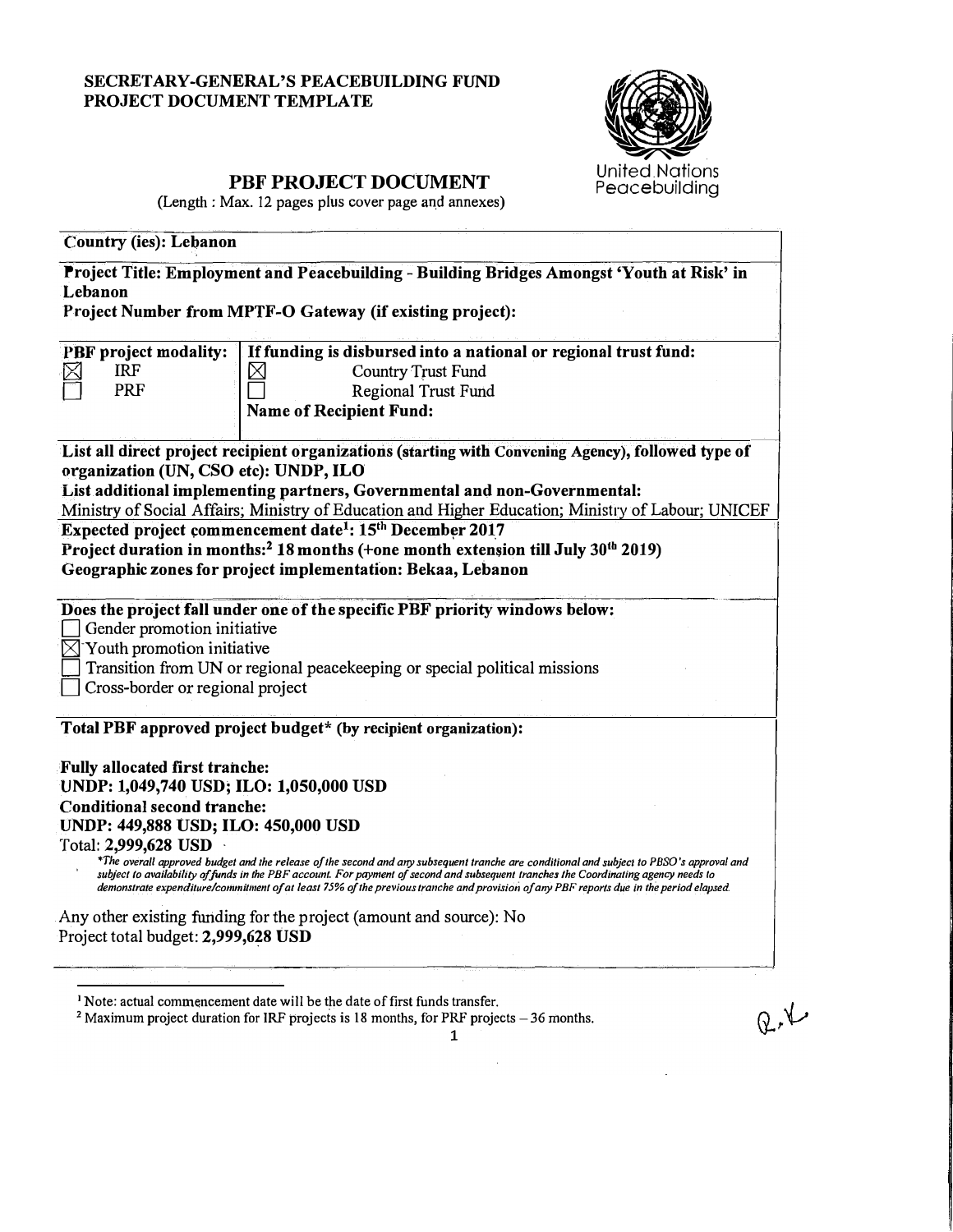| PBF 1 <sup>st</sup> tranche:<br><b>Fully allocated first</b><br>tranche:<br><b>UNDP: 1,049,740</b><br><b>USD; ILO: 1,050,000</b> | PBF 2 <sup>nd</sup> tranche*:<br><b>Conditional second</b><br>tranche:<br><b>UNDP: 449,888 USD;</b><br><b>ILO: 450,000 USD</b> |  |
|----------------------------------------------------------------------------------------------------------------------------------|--------------------------------------------------------------------------------------------------------------------------------|--|
| <b>USD</b><br>Total·                                                                                                             | $\mathsf{T}$ ntal $\cdot$                                                                                                      |  |

Two-three sentences with a brief project description and succinct explanation of how the project is time sensitive, catalytic and risk-tolerant/innovative:

Focusing on locations where tensions pertaining to local economic conditions have shown signs of leading to broader escalations, this project will focus on enhancing engagement of 'youth at risk' through a range of livelihoods and social stability activities and, importantly, strengthening the linkages and complementarities between the two. The project will enhance youth engagement through activities that would i) promote social stability and conflict resolution; and ii) improve their employability (skills-training, youth entrepreneurship, and job placement initiatives). Together these two sets of activities will foster positive interactions between Lebanese and Syrian youth and create livelihood opportunities.

### Summarize the in-country project consultation and endorsement process prior to submission to PBSO, including through any PBF Steering Committee where it exists:

The project was developed in an inclusive and consultative way, involved government, CSO's, UN Agencies and other partners. The peace outcomes it addresses for Lebanon have been addressed as those most urgent. There was no Steering Committee present in country but the UNCT functioned as sounding board for all developments within the proposal development phase led by the Resident Coordinator.

#### $2^{\overline{3}}$ **Project Gender Marker score:**

Specify % and \$ of total project budget allocated to activities in direct pursuit of gender equality and women's empowerment: 50%, around 1,5 million USD

**Project Risk Marker score: 2** 

Select PBF Focus Areas which best summarizes the focus of the project (select ONLY one): (3.1) Employment; 4

### If applicable, UNDAF outcome(s) to which the project contributes:

 $3$  Score 3 for projects that have gender equality as a principal objective

 $(3.1)$  Employment;  $(3.2)$  Equitable access to social services

Score 2 for projects that have gender equality as a significant objective

Score 1 for projects that contribute in some way to gender equality, but not significantly (less than 15% of budget) <sup>4</sup> PBF Focus Areas are:

 $(1.1)$  SSR,  $(1.2)$  Rule of Law;  $(1.3)$  DDR;  $(1.4)$  Political Dialogue;

<sup>(2.1)</sup> National reconciliation; (2.2) Democratic Governance; (2.3) Conflict prevention/management;

<sup>(4.1)</sup> Strengthening of essential national state capacity; (4.2) extension of state authority/local administration; (4.3) Governance of peacebuilding resources (including PBF Secretariats)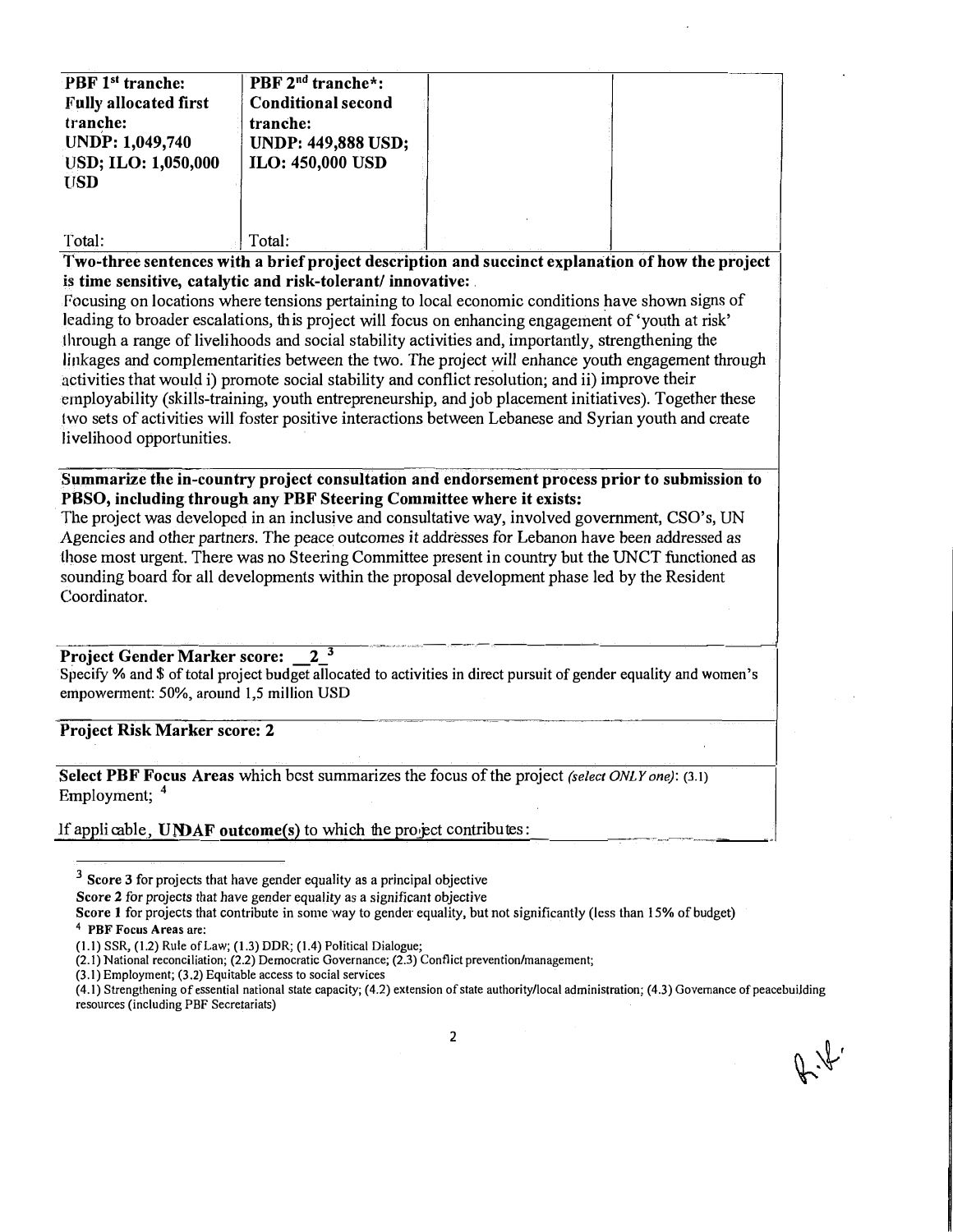|                               | Outcome 1 of United Nations Strategic Framework                                                                                                                                  |  |
|-------------------------------|----------------------------------------------------------------------------------------------------------------------------------------------------------------------------------|--|
|                               | If applicable, Sustainable Development Goal to which the project contributes:                                                                                                    |  |
| 16 and 5                      |                                                                                                                                                                                  |  |
| Type of submission:           | If it is a project amendment, select all changes that apply and provide a<br>brief justification:                                                                                |  |
| $\Box$ New project            |                                                                                                                                                                                  |  |
| $\boxtimes$ Project amendment | <b>Extension of duration:</b> $\boxtimes$ Additional duration in months: 1                                                                                                       |  |
|                               | Change of project outcome/ scope: $\Box$                                                                                                                                         |  |
|                               | Change of budget allocation between outcomes or budget categories of<br>more than $15\%$ :                                                                                       |  |
|                               | Additional PBF budget:   Additional amount by recipient organization:                                                                                                            |  |
|                               | USD XXXXX                                                                                                                                                                        |  |
|                               | Brief justification for amendment:                                                                                                                                               |  |
|                               | The overall spending of the project is over 90%, this means an amount of<br>around 100,000 is left. This amount is allocated to contribute to M&E and<br>communication outcomes. |  |
|                               | Although these have been initiated and the activities are done, the one<br>month extension would allow the project to close properly as well make a                              |  |
|                               | larger contribution to peacebuilding in Lebanon by showing the results of                                                                                                        |  |
|                               | the project. At this stage we can conclude the project has been successful,                                                                                                      |  |
|                               | in order for the project to transfer the positive outcomes further -to be                                                                                                        |  |
|                               | catalytic- we believe investing further in communication tools (as for                                                                                                           |  |
|                               | instance a documentary, some short video clips, some other outreach                                                                                                              |  |
|                               | materials we are currently developing) as in research/M&E a long(er)                                                                                                             |  |
|                               | lasting impact of the PBF Youth at Risk will be ensured.                                                                                                                         |  |

 $f_{\downarrow}$